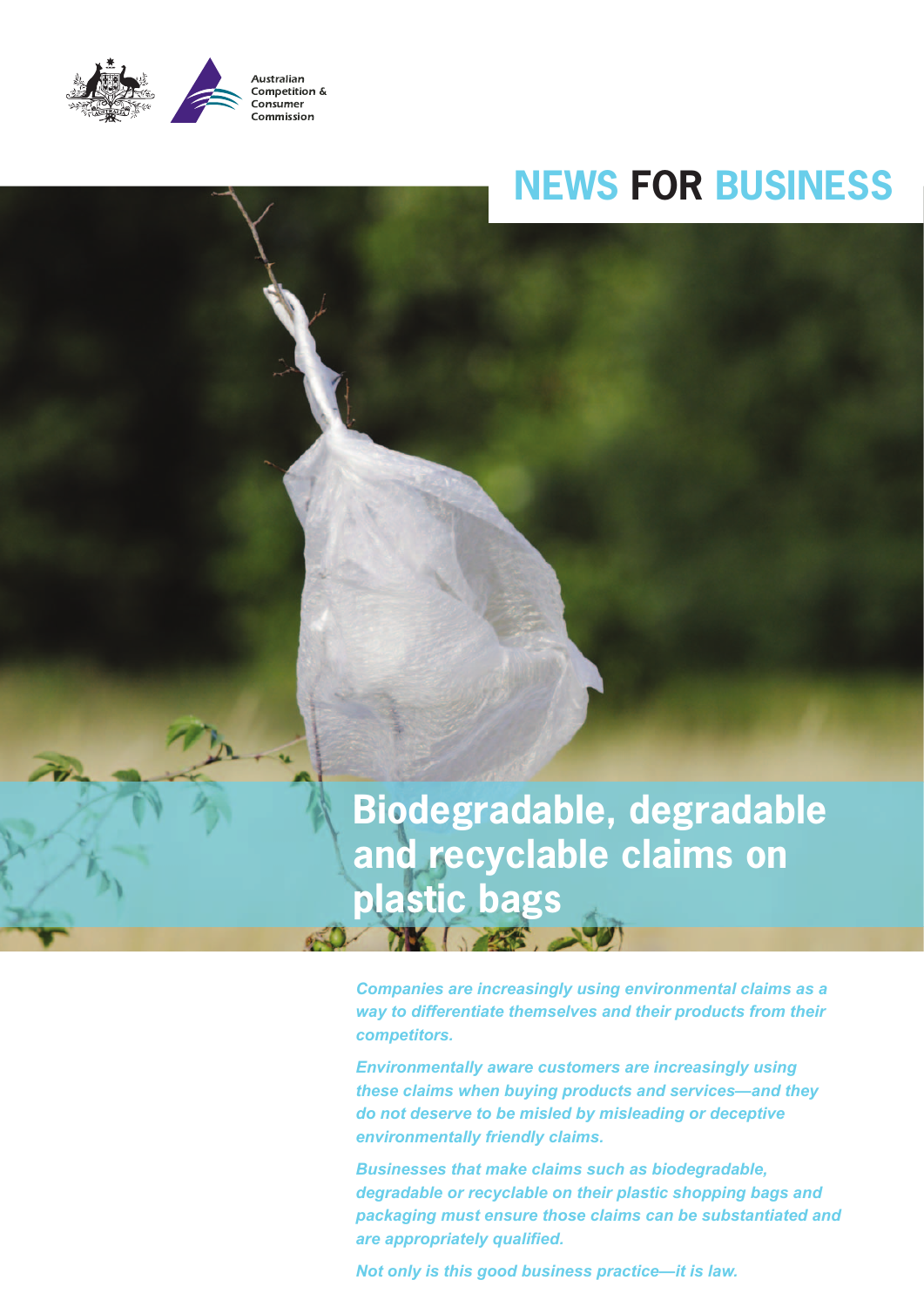The *Trade Practices Act 1974* (the Act) requires that businesses provide consumers with accurate information about goods and services. Manufacturers and/or retailers that make false or misleading representations on their packaging (including their plastic bags) or on any other product—even on imported items—will find themselves in breach of the Act.

The Australian Competition and Consumer Commission and consumers and business competitors can take legal action against a company over potential breaches of the Act. The ACCC's enforcement powers are extensive—it can seek remedies such as damages, compensation, injunctions to prevent ongoing conduct, adverse publicity orders, corrective advertising orders, refunds and establishing trade practices compliance programs.

**Remember:** conduct is misleading or deceptive if it has led, or could lead, a person into error, taking all circumstances into account.

So, when claiming that your plastic bags, or other plastic items, are biodegradable, degradable or recyclable, it makes good sense to comply with the Trade Practices Act.

# **What else should you consider?**

#### *Overall impression*

Be careful that the overall impression your claim could create in the minds of consumers is not misleading. It does not matter whether a representation is technically or narrowly correct—its overall impression **must not lead** consumers into error. Your intention when making a claim is irrelevant in determining whether the actual conduct breaches the Trade Practices Act.

Misleading conduct can include **what is not said** if, in all the relevant circumstances, there is a reasonable expectation that something will be disclosed. If, for example, you put 'recyclable' on a product when it can be recycled only in limited circumstances, this could be a misrepresentation through silence.

Be aware that images can act like words—they can be representations, too. If you have an image of the earth or a forest on your plastic bags or packaging, this may be considered a sweeping claim that a product has environmental benefits, which may be misleading.

Similarly, an official-looking logo may suggest a product has been endorsed or certified by an environmental organisation or system—and may risk misleading consumers. To alleviate potential confusion and reduce your risk of breaching the Trade Practices Act, it's a good idea to provide consumers with information about the organisation or system identified by any logo you use on your plastic bags or packaging.

# **Keep advertising specific**

Keeping advertising specific, precise and detailed reduces the risk of inadvertently misleading consumers. Using broad or unqualified statements or vague or ambiguous wording is risky because they may not adequately explain the environmental benefits of your product to your target audience.

Use great care in making broad claims on your plastic bags or packaging:

- **Environmentally friendly, environmentally safe, planet safe** or **green** are vague claims that could mislead consumers into thinking that a product causes no, or minimal, harm to the environment in its production, usage and disposal. In reality, almost all products have some adverse impact on the environment at some stage in their life cycle. Do not use these claims unless they can be supported through verifiable testing methods.
- **Degradable**—material can be called degradable under particular environmental conditions if it undergoes degradation to a specified extent within a given time measured using a relevant and identified standard test method. Most substances will degrade or deteriorate given sufficient time and exposure to the right conditions, so it may be misleading to claim that a product is 'degradable' without qualifying how the process occurs.
- **Biodegradable** no single understanding of or definition for 'biodegradable' exists. The term itself may convey a range of meanings to consumers and should not be used indiscriminately. As with any unclear or uncertain term, extra care should be taken to avoid misleading consumers and breaching the Trade Practices Act.
- **Recyclable**—using the term 'recyclable' or symbols suggesting a plastic product can be recycled may be misleading unless you qualify that a product can be only recycled through specialised independent recycling and collection facilities. This is particularly the case when no or only a few facilities exist, when they are not available to the public or they are only pilot plants.
- **Recycling**—consumers may assume that a recycling claim means that something has been through a previous life cycle or has been recycled by another consumer. However, if only some of the material has been recovered and reused, you should specify the amount of pre-consumer and post-consumer waste included in your product.
- 100% biodegradable or 100% degradable-this descriptor is **an absolute claim** that usually means 'entirely' or 'totally'. Describing a product as '100% biodegradable' or 100% degradable indicates that the whole of the product will biodegrade or degrade in the same way and over the same time period—and that's not likely.

# **CASE STUDY**

#### *SeNevens '100% Biodegradable' Safeties Nature Nappy*

SeNevens marketed its disposable nappy and nappy disposal bags as '100% biodegradable'. In fact the nappy was found to contain plastic components incapable of being broken down by the biological activity of living organisms.

The Federal Court of Australia declared that the company had breached ss. 52 and 53 of the Trade Practices Act by engaging in misleading conduct about the biodegradability of its nappy and nappy disposal bags.

The court imposed an injunction preventing the company from engaging in similar conduct in the future and ordered it to publish a corrective advertisement on its website, to establish a trade practices compliance program and to pay ACCC costs.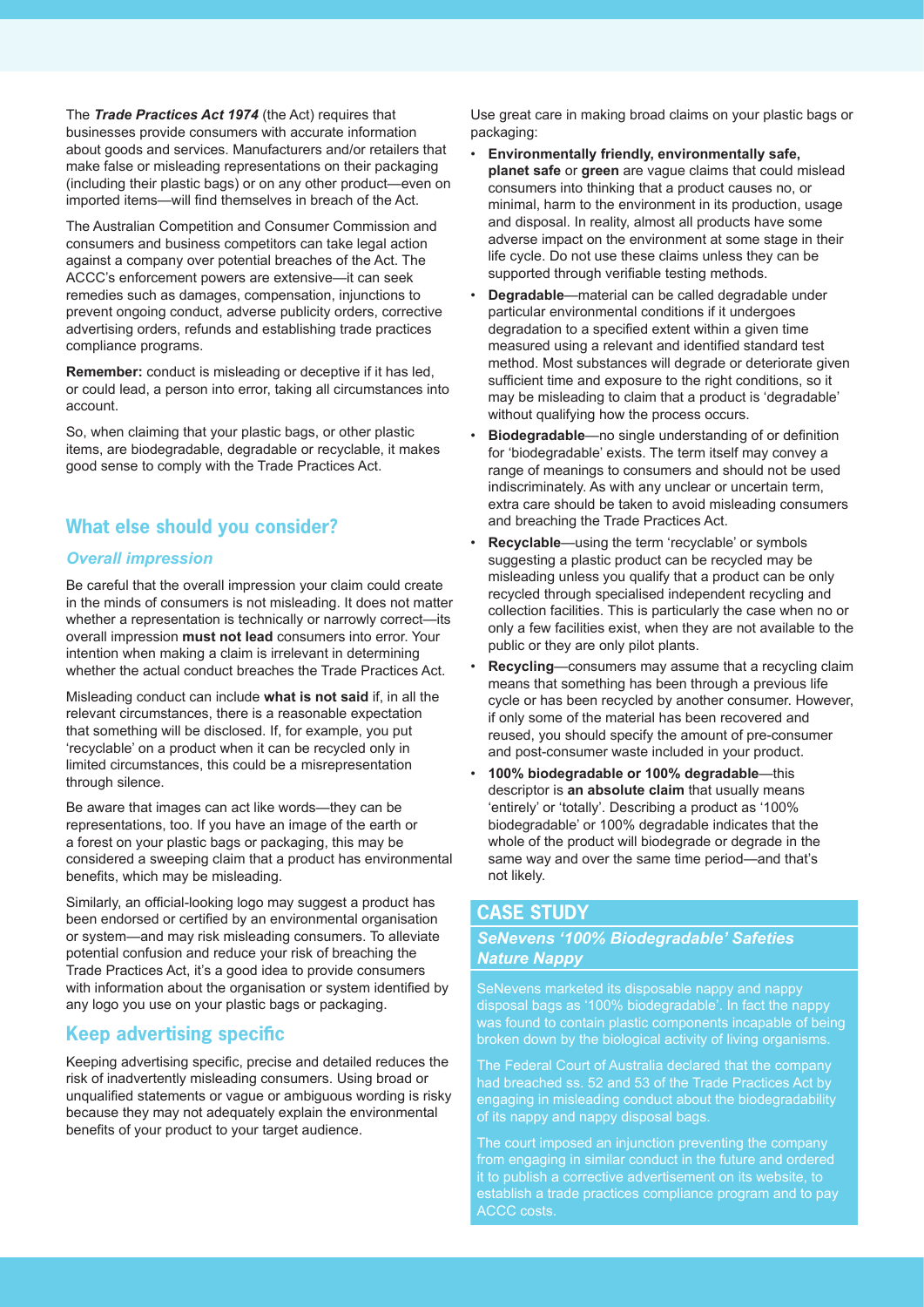### **Be able to substantiate your claims**

Being able to substantiate claims is particularly important if those claims predict future outcomes, such as whether plastics will biodegrade or degrade within a certain time-frame and under certain conditions. Under the Trade Practices Act, a company making representations about a future matter should do so on reasonable grounds.

Remember: you must be able to substantiate any claim you make on your products and packaging.

### **Tips**

Environmentally friendly claims should:

- be honest and truthful
- detail the specific part of the product or process referred to by the claim
- use language the average member of the public can understand
- explain the significance of the benefit but not overstate it
- be able to be substantiated.

100% biodegradable or 100% degradable claims:

- Don't make them—it's less risky to give information about specific degradation rates of plastics rather than make 100 per cent degradable claims.
- Specify the parts of the product to which the biodegradable or degradable claim applies. For example, state what parts of the packaging are biodegradable, degradable, recyclable or reusable.

Claiming that your plastic bags are biodegradable, degradable or recyclable:

- Do your homework—before buying plastic bags to distribute to consumers, ask your supplier some detailed questions about any representations made on the bags.
- Be cautious-do not rely solely on the supplier's assurances. Before you distribute any bags, check that the representations made on them are accurate—remember, you will be held responsible if the claims are misleading.

### **CASE STUDY**

#### *Earthstrength environmental bags*

Earthstrength produced 'environmentally friendly' plastic kitchen, garbage and freezer bags. It promoted these claims by stating that 'Even if this bag isn't thrown in the bin, it won't end up as litter' and 'This bag won't contribute to the landfill problem. It will make it disappear'

Earthstrength claimed that the tapioca starch used in manufacturing its bags would make them 'compost just like kraft paper bags, sticks and twigs, yard trimmings and food scraps which are quickly broken down', and that when composted they would biodegrade within 28 days.

However, the company could not substantiate its environmental benefit claims.

The Federal Court declared that Earthstrength had engaged in false or misleading conduct, misrepresented the bags' benefits and performance characteristics, and misled the public about the nature and characteristics of the bags.

The court made orders against Earthstrength, including injunctions restraining it for three years from supplying its bags in their current packaging and from promoting that they would biodegrade, disintegrate or benefit the environment without independent scientific evidence to support such claims. The court also required Earthstrength to establish a trade practices compliance program.

# **Standards**

Australia has no mandatory standard on biodegradability or degradability. However, the voluntary Australian standard (AS) 4736–2006, *Biodegradable plastics—Biodegradable plastics suitable for composting and other microbial treatment* has stringent requirements for the time frame in which a product must break down in a commercial composting environment, its toxicity and the amount of organic material it contains.

Various voluntary standards and tests for biodegradability exist in overseas jurisdictions, along with an emerging view of best practice in this area, and referring to these may help consumers and businesses to assess claims. See, for example, AS/NZS ISO 14021:2000, *Environmental labels and declarations—Self declared environmental claims*, and European (EN 13432) and American (ASTM 6400) biodegradability standards.

These standards have different tests and requirements; however, if you claim your product complies with a certain standard, it must actually adhere to that standard no matter where it was developed. If your product does not meet that standard's requirements or has not been accredited as claimed, you risk breaching the Trade Practices Act.